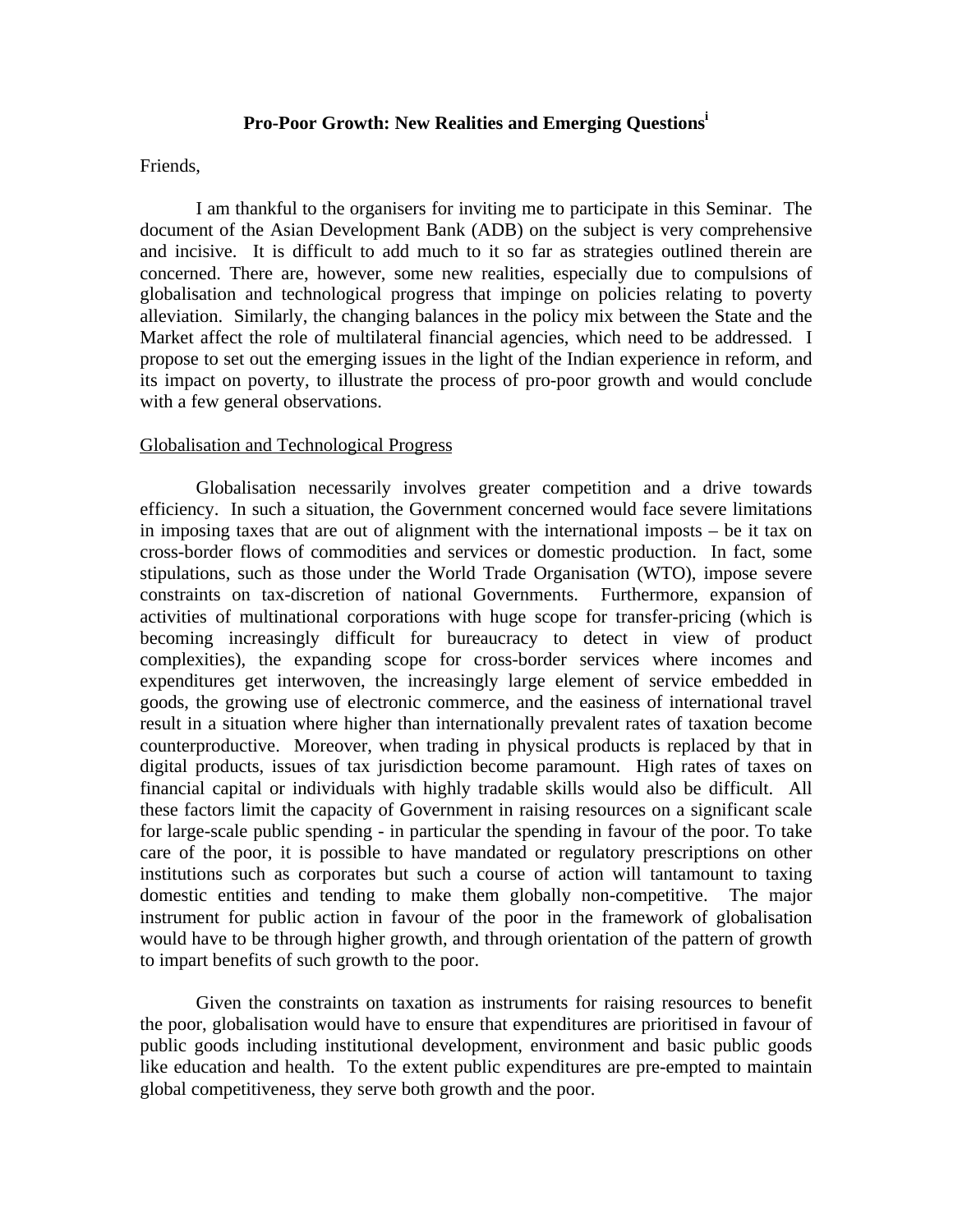One important consequence of globalisation is that it tends to direct resources towards activities where private returns are high. This has implication for poverty. Globalisation may, therefore, require strengthening the presence of government in certain sectors, where social returns are higher than private returns.

In the above background, there are two important areas requiring attention. First, how does the international community enable countries, which have a large existing population of the poor, typically among the relatively low income countries, to handle the problem of fiscal constraints imposed on them by globalisation.

There is also the more general issue of the impact of globalisation on governments. With globalisation, most goods and services as well as all factors, especially capital and technology tend to be mobile over the borders but mobility of people is not free. Governments have to manage the social dynamics, including tensions, of residents without a reasonable freedom to manage corresponding economic factors. The problem is especially acute in respect of countries, which start with an overhang of large-scale chronic poverty. There is perhaps a need for the international community to consider arrangements that provide support to them to assure a level playing field between such countries during a transition period. Dealing with chronic poverty may also require a well-designed and well-managed social safety system. Globalisation with its pressure points on reducing the role of the government may in fact, exaggerate the problem of chronic poverty for a longer period, when the asset distribution is skewed and direct entitlements of poor are curtailed.

There is also a case for attending to transitory poverty, which may be man-made, due to large scale financial crises, as happened recently, or acts of nature such as drought and flood. International institutional arrangements to tackle both transitory and chronic poverty may be needed to protect the globe from several adverse consequences.

Briefly stated, globalisation requires international safety-nets for the poor on a global scale and the international community including the ADB has to consider this aspect while promoting growth, and the pro-poor aspect of growth among member countries. The question is how do we devise them?

Technological progress has been a driving force in growth, and indeed globalisation. This process has given rise to some sense of job-insecurity among the workforce, both in developed and developing societies. Fears are not restricted to effects of financial crises alone, but are related to the process of technology-led growth itself. The growing worker insecurity is a result of fear of potential job-skill obsolescence. The problem is far more serious when there is a large workforce which is yet to acquire or be imparted skills, since the policy question arises as to what types of skills are relevant. Completion of secondary school level has so far been, by and large, enough to equip a worker with skills to last a lifetime, perhaps with occasional on-job training. This may not be so in future. In fact, high-skill biased technology-change on a global scale may undermine efforts at reduction in poverty, though growth may be significant unless there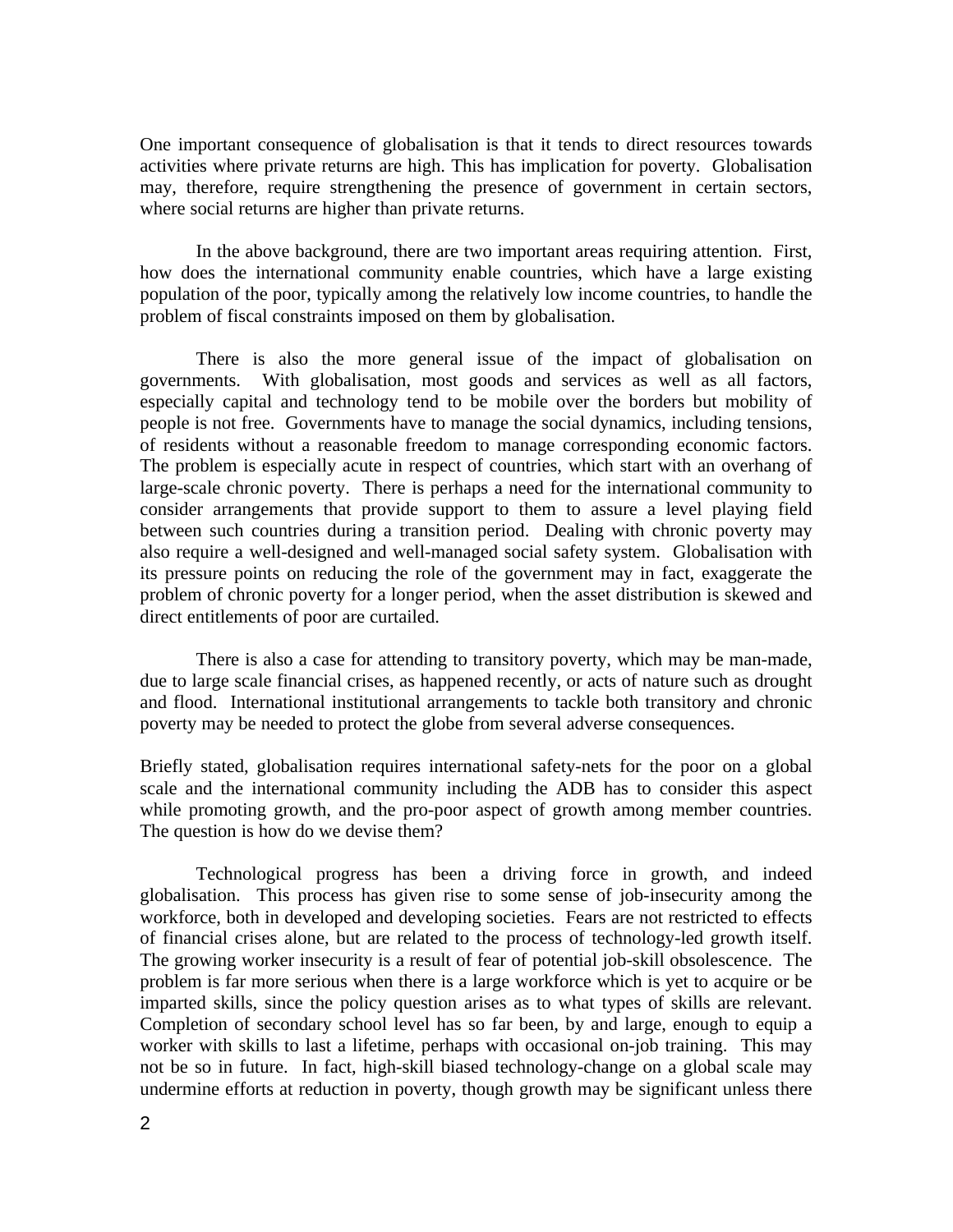is equally high spillover effect. Also, the distributional impact of globalisation may be addressed. The question is : What are the choices available to policy-makers in developing economies with concentration of the poor to tackle this technology induced insecurity?

#### State, Market and Multilateralism :

People, Governments and multilateral institutions have been committed to ending poverty, but there were serious ideological differences among governments on how to achieve this goal. In this context, differences were acute in regard to relative roles of the state and the market. However, more recently, there has emerged a reasonably common ground in the approaches to solving economic and financial problems. The nearconvergence of ideology reflects the growing linkages or integration among the economies, leading to greater compulsion to find common solutions. The consensus seems to be veering towards redefining the role of the state to take full advantage of markets in maximising growth and welfare, in the context of the overall reduction in the power of the State or Governments relative to individuals. Technology has widened, deepened, and spread rapidly among all, with the result individuals (to include corporates or non-governmental organisations) are able to operate and organise themselves with access to the same level of technology and even resources as the Governments. As a result, Governments seem to be powerless in enforcing censoring of news, especially on the net. This shows that the balance between government and individuals has changed in alignment with the changing balance between the State and the Market.

Further, mobility of goods and services, especially capital flows, among nations increased enormously, and most large capital flows are on private account. Thus, international financial flows also reflected the changing balances between the State and the Market.

Reflecting the movement towards ideological conformity, multilateral institutions have become more representative of all nations with a virtual universal membership. These institutions which were created by governments, are necessarily subject to changing balance against governments and in favour of individuals, including markets. The multilateral institutions like the Bretton Woods institutions or the ADB have, as a result, become more representative, and relatively less significant in terms of resources transfer; and yet more critical in terms of their influence on the function of the economies in the increasingly integrated world. It is, however, clear from the recent developments that in the context of the changing balances, the institutions which are purely creations of governments require additional clout to be effective. The question is : how to build international arrangements that will include non-governments for addressing global challenges.

There is also a discernible change in the recent past on what constitutes the global challenge. Till a few years ago, the balance of payments was the domestic problem of a country needing policy corrections by the government but often on the advice of the International Monetary Fund. Now it is clear that it has become a global concern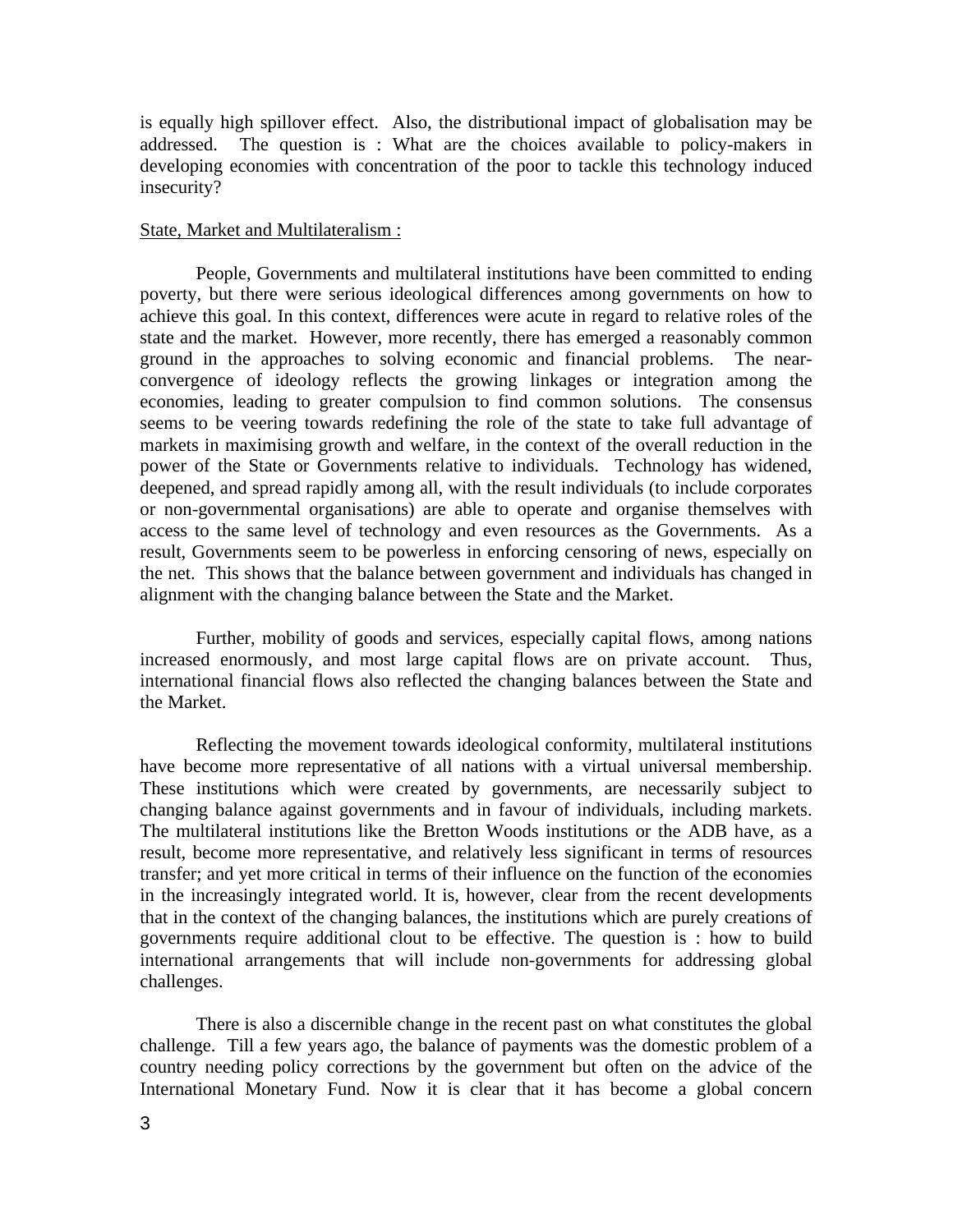requiring international coordination. For instance, poverty in an intricately interconnected world has the potential of having a contagion effect through, internal health hazard say, a virus or a disease, and could pose a global challenge.

The recent institutional innovations such as the Financial Stability Forum and the G-20 are interesting examples of informal arrangements to ensure stability by combined national and international endeavours. These do, however, include governments, central banks, regulators, and multilateral institutions. Similar initiatives could be considered in respect of poverty alleviation. It is in fact possible to harness managerial skills, and to the extent possible, material or financial resources of individuals and corporates to aid the process of poverty alleviation – both transitory and chronic.

The UN Secretary General, Mr. Kofi Annan, has come up with an idea that the UN needs to focus on people rather than governments, and harness technology for humanitarian purposes. Indeed, it may be useful to explore a *Poverty Alleviation Forum (PAF)* with close involvement of corporates, technology-leaders, financial intermediaries, and nongovernmental organisations or self help groups, say under the aegis of an international organisation such as the ADB. The main objective of such a forum should be to arrive at a consensus on managing globalisation, while ensuring not merely financial stability, but also poverty-alleviation.

# Reform and Poverty Issues in India

Currently, there is an interesting debate in India on the impact of economic reform on poverty alleviation. The data and analysis, whether in terms of direct poverty ratios or indirectly looking at unemployment and wages are reported to suggest that in the 1990s, especially in the years after the onset of reforms in mid-1991, rural poverty reduction has been arrested while urban poverty recorded a decline. Though the conclusions of these studies are tentative and reliability of data is often questionable, it is noteworthy that the increased GDP growth and moderate inflationary pressures have helped alleviate poverty.

In linking poverty reduction with reform and growth in India in the nineties, the first question that arises is with regard to the counter factual, viz., if there were no reform, would the reduction in poverty ratios have continued. Perhaps, the policy package of the 'eighties, which delivered a respectable rate of growth in GDP and a reduction in poverty, was unsustainable, since the achievements during the 'eighties were, in a sense, based on borrowed money, both domestic and external. It can even be argued that the price for such unsustainable policies of the 'eighties is being paid in the 'nineties. Further, it could be argued that, in view of the international and domestic uncertainties, particularly in the recent years, the vulnerability of the economy and also of the poor would have been severe in the absence of reform. For example, the latest oil shock went almost unnoticed in India.

The second question, given the increasing inequalities among the States in respect of growth performance in the reform period, relates to whether the poverty reduction has taken place mainly in those States which have registered impressive improvements in real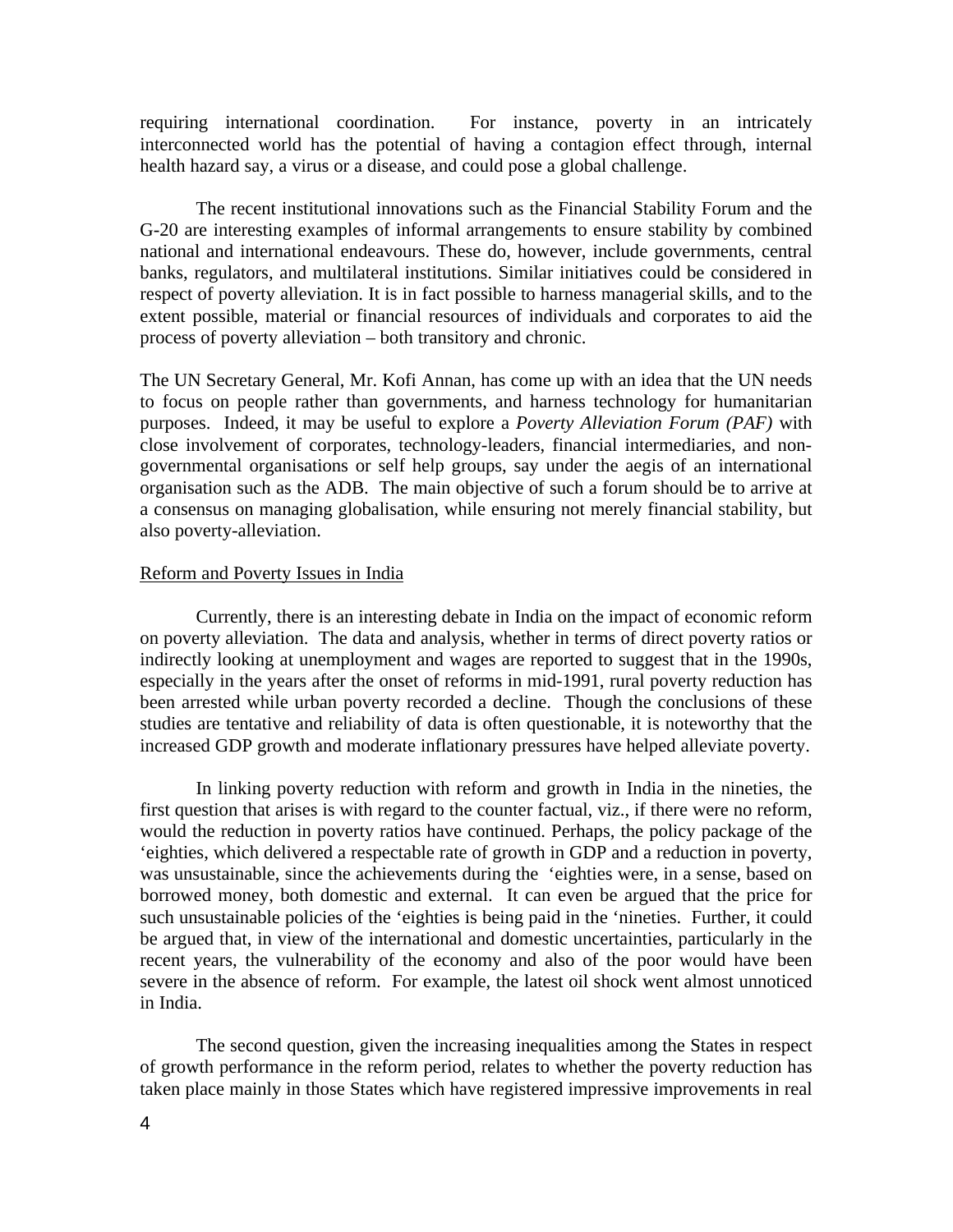growth of State Domestic Product (SDP). Some fast growing States especially in Southern and Western India appear to have recorded a decline in poverty, while some others, where poverty is concentrated and SDP growth is lagging do not appear to show reduction in poverty.

Furthermore, the Rural Development Report released recently by the National Institute of Rural Development highlights the huge intra-State inequalities and provides explanatory factors for such inequalities. Thus, State-level and intra-state level analyses deserve to be looked into carefully before arriving at the conclusion that the reformstrategies have not been successful in reducing poverty.

The third question relates to what Dr. C. Rangarajan (former Governor of the Reserve Bank of India and presently Governor of the State of Andhra Pradesh) pointed out viz. the fact that all poverty-alleviation programmes of the pre-reform era have been continued during the reform period. It must be noted that major poverty alleviation programmes such as the Public Distribution System (PDS) continue to operate and the PDS continues to be virtually absent in the States where there is concentration of poverty. Hence, the effectiveness of anti-poverty programmes is dependent mainly on how focussed are the efforts at implementing them.

The fourth question is a possible linkage between the sectoral composition of growth in Gross Domestic Product (GDP) and the existence of poverty. Studies reveal that growth of the primary-sector has a significant impact on rural poverty, while growth in the tertiary sector has on urban poverty. Growth in the secondary sector, does not on the other hand, seem to have a significant impact on poverty.

Finally, the fact remains that, while evidence of stagnation on poverty-levels is not conclusive, there is no evidence of significant reduction in the aggregate of people below poverty line to correspond with the impressive economic performance as per macro-economic indicators such as growth in GDP and inflation. This calls for a review of public policy to assure a pro-poor policy in pursuit of growth.

#### Public Policy for Pro-Poor Growth

In terms of public policy, it would be useful to take into account the experience in the pre-reform as well as the post-reform periods and the constraints imposed on public policy due to globalisation and technological change, and explore the emerging questions on the appropriate policy package to enable the pro-poor view of growth to succeed. The issues in this regard clearly appear to be many, and a few major ones are listed here.

First, given the fact that the status of agriculture is an important determinant of rural poverty, should there be a greater focus on public investment in agriculture, which has been decelerating recently?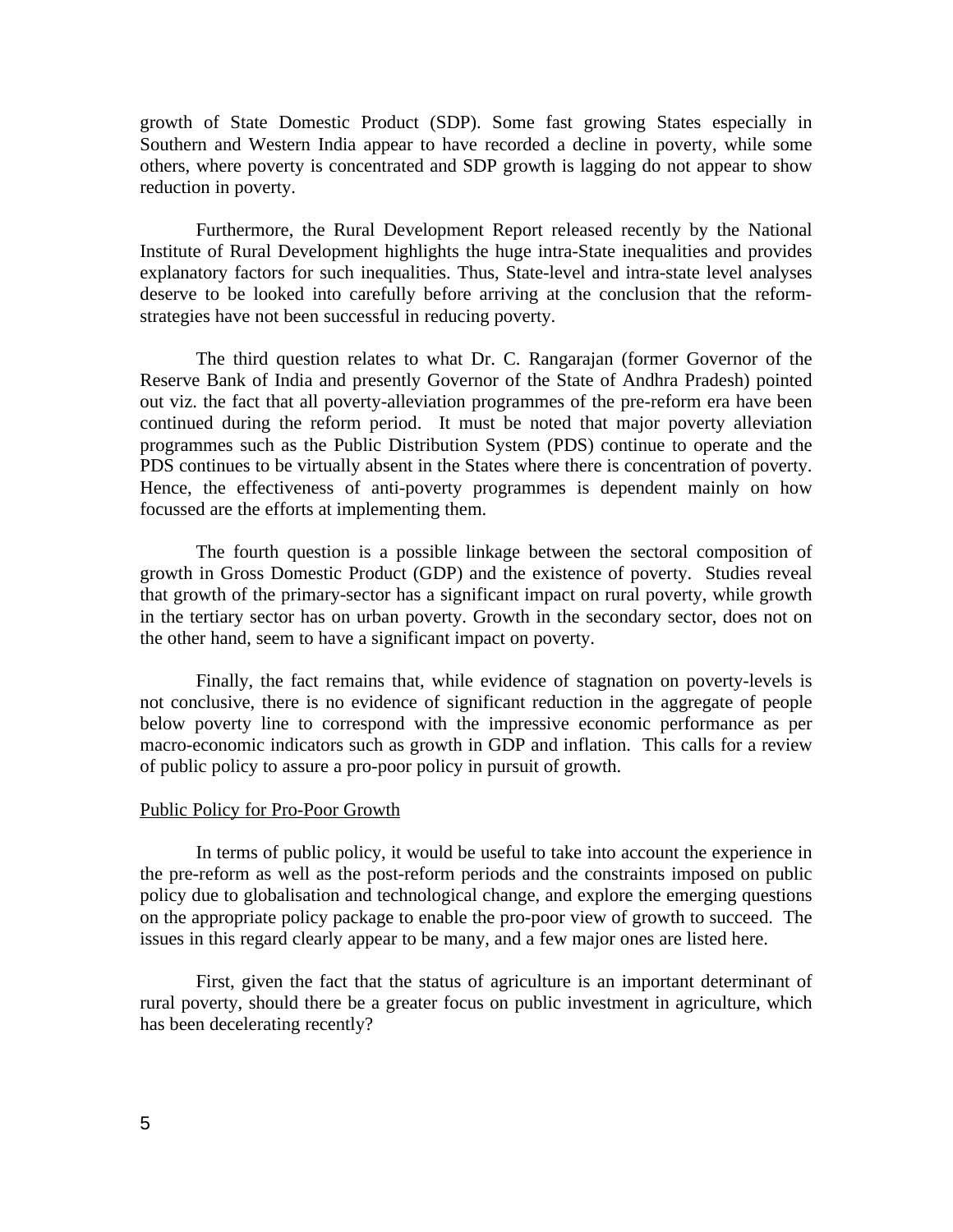Second, is it possible that, as some studies indicate, expenditure on roads, agricultural research and irrigation have a greater impact on poverty alleviation than expenditures on direct poverty alleviation programmes?

Third, is it possible that higher growth in agriculture facilitated by deregulation/liberalisation, would contribute to a more rapid reduction in rural poverty?

Fourth, whether improvements in the design and implementation of poverty reduction programmes including the public distribution system would yield the desired results?

Fifth, whether removal of all price based subsidies, direct or indirect, and substitution with income-transfers be more efficient anti-poverty programme?

Sixth, studies have also shown that in periods of 'distress' such as drought, poverty alleviation programmes make impressive welfare impact. In such an event, is there a case for substantial and automatic launching of such programmes on a massive scale while in normal circumstances, public investments, especially in agriculture and social infrastructure take overriding priority?

Seventh, what would be the role of local bodies, which are being revamped in many States, and of non-Governmental organisations, in both growth oriented and poverty alleviation programmes? Would it be appropriate to consider them as good vehicles for such centrally designed programmes only or should they be encouraged to take interest in multidimensional approach to poverty alleviation and empowerment of the poor?

Eighth, one question relates to the link between the instrument of poverty alleviation and the objective which is best illustrated with food-subsidy. The changes in the budget-allocation for food subsidy could reflect changes in the level of stocks of foodgrains and the carrying-costs rather than any concrete provision of benefit to the consumers. In this context, the Reserve Bank of India has commissioned a study on fiscal and monetary implications of our buffer stock operations of foodgrains.

Ninth, while the poor are heavily concentrated in some parts of India, many of our programmes directed to the poor are not adequately availed by them. For example, micro finance initiatives taken by RBI have shown impressive results, and though spread over almost all the States, two-thirds of micro-finance activity is in evidence in the Southern region. Experience shows that the outreach of micro finance tends to be small and it pays dividend to those who are capable and efficient. Actually, it is successful in areas with potential for non-farm activities and among clients with skills in non-farm business. RBI is continuing its efforts to spread micro finance to other areas as well, but clearly it can be only one of several approaches to poverty alleviation.

Finally, economic reform, in a broad sense, would encompass realigning of relative functions of the Centre and the States. In our context, it means greater emphasis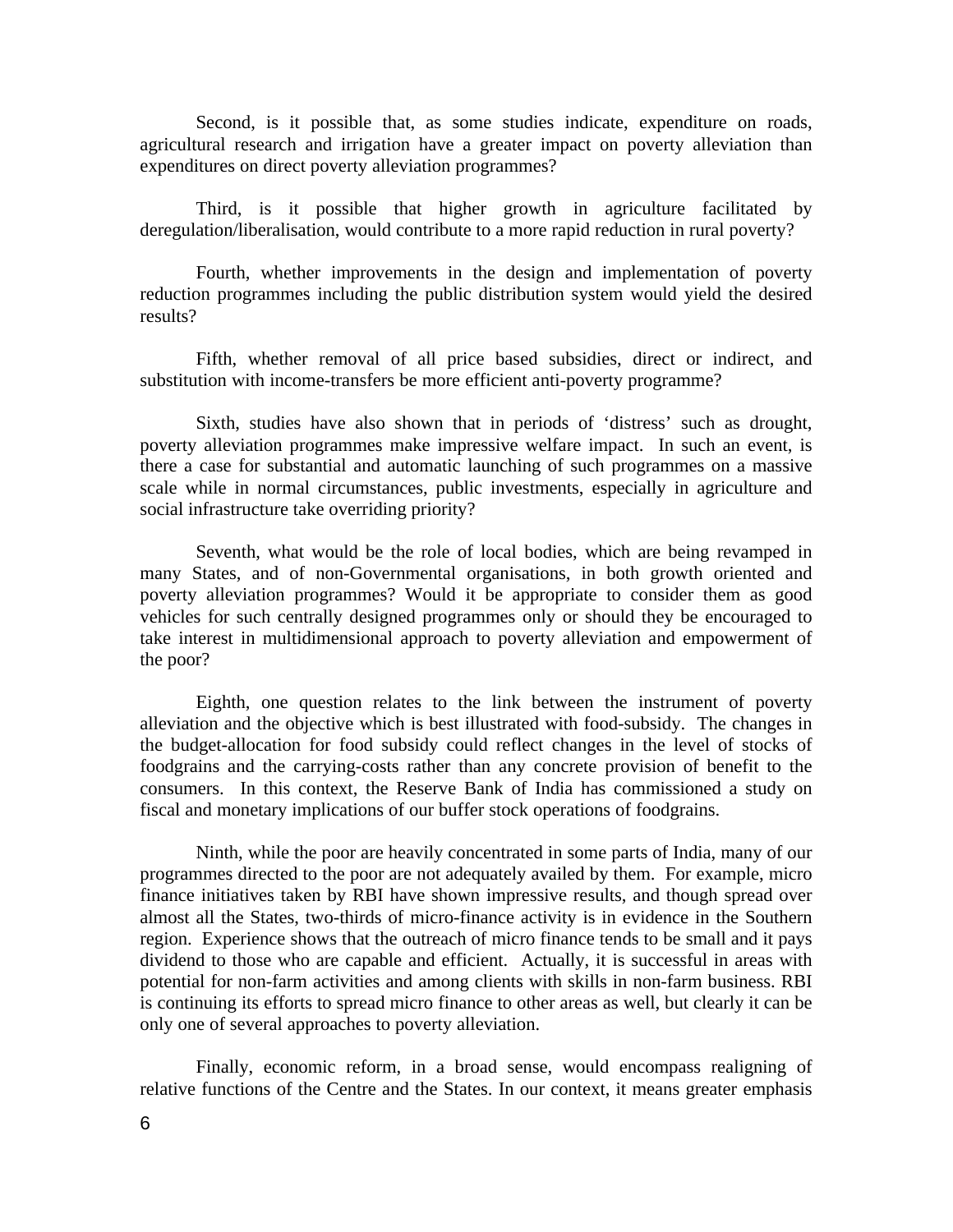on the development of social infrastructure and physical infrastructure. Most of the social and a significant part of the physical infrastructure lies in the domain of the States. Expenditure responsibility of the States is, therefore, likely to grow in social sectors, particularly in education, health, sanitation and nutrition, even after reckoning for some unbundling as also for private provisions.

On the interstate plane, the new reality is a greater role for market-based resources for the development of a State. So, while the States need to be encouraged to compete for resources in the market, there should exist mechanisms in the transfer of resources which would differentiate between the ability-consistent efforts and the ability-enhancing efforts. This means that States which already have a reasonably developed institutionalsupport base and a strong fiscal position can garner resources from the market and, consequently, reduce their dependence on Central transfers. In States where the institutional setting is underdeveloped, public policies may have to address the issue of improving their ability to access financial markets, while, at the same time, augmenting their resource base through transfers to help prepare them for a greater degree of selfsufficiency. This has greater relevance now than before due to market orientation of the reform-process and observed regional inequalities, heightened by concentration of the poor in underdeveloped States. The Reserve Bank of India had a series of meetings with State Finance Secretaries and in the latest meeting held last week, RBI has been involved in three tasks viz. reducing interest burden on States' debt, increasing maneuverability of State budgets and analysing the multidimensional aspects of State budgets.

Overall, the contribution of Reserve Bank of India in this regard should be considered in several aspects, price-stability being the most critical. One of the strengths of the Indian system is a strong aversion against inflation. The secular inflation rate has been very moderate even under difficult circumstances, and volatility has been minimal. A strong anti-inflationary bias in the macro policies provides a bulwark against an adverse impact on poverty. The weakest segments of society have no defences against inflation and hence the oft-quoted dictum in India is that an anti-inflationary policy is the best anti-poverty programme and it is in this context that the role of the RBI gains preeminence.

### Conclusion

Let me conclude with some very well-known general observations.

In the ultimate analysis, markets, however efficient they are, are not democratic institutions in the strictest sense, since customer's vote is proportionate to his/her purchasing power. Secondly, labour is different from capital since the owner of capital can withhold if he/she thinks that the return is not adequate while labour cannot withhold because it will then not be able to survive. He or she has to work to live. Thirdly, the poor can give according to their ability but if such abilities cease to have markets, they cannot get what they need even if the need is minimal. Fourth, resource-transfer to the rich is described as 'incentives' while income-transfer to the poor is described as a 'subsidy' – commonly perceived to be a derogatory term. Finally, pro-poor oriented